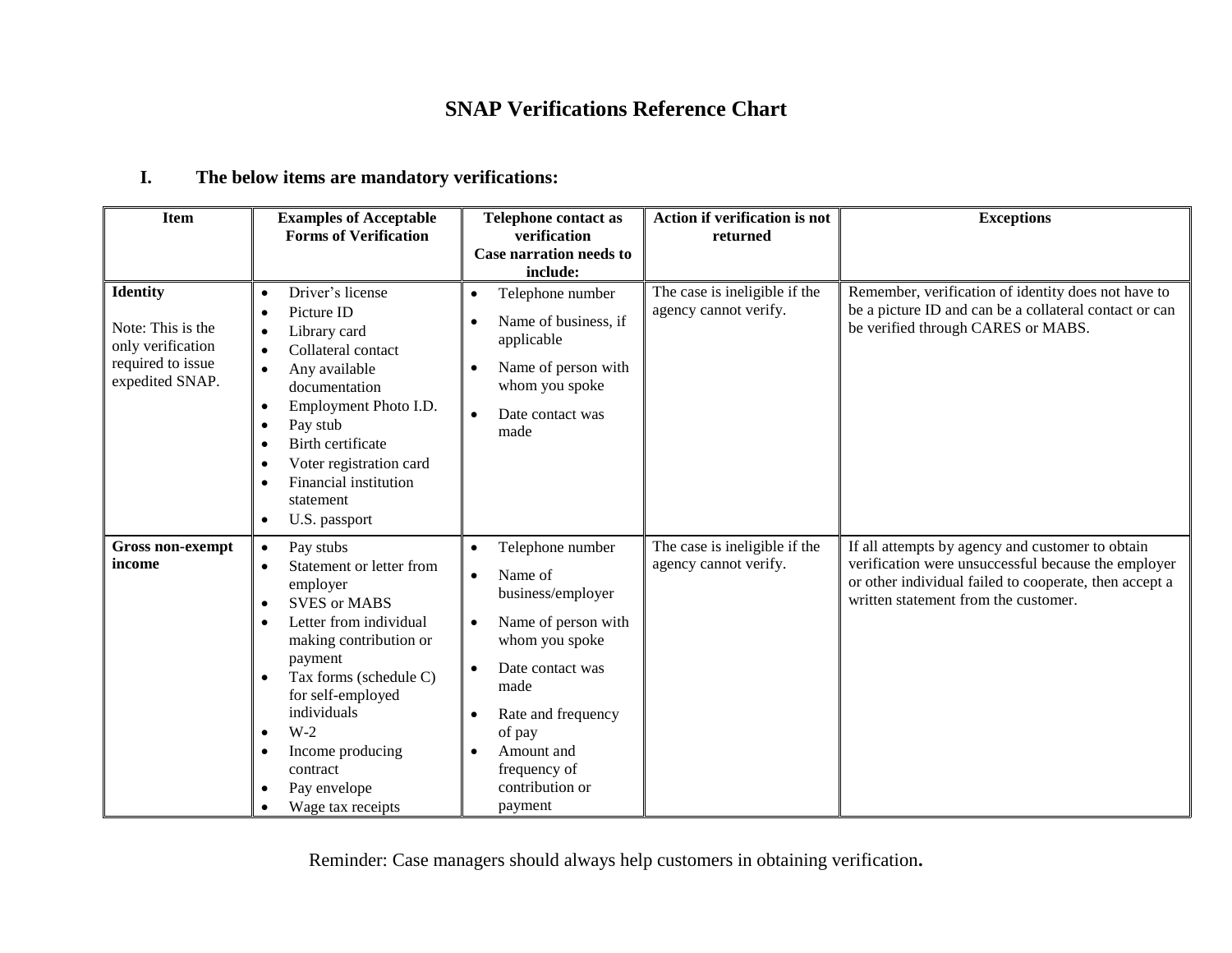|                                                                                                                                                   | Self-employment book<br>$\bullet$<br>keeping records<br>Leave and earnings<br>$\bullet$<br>statement                                                                                                                                                                                                                                                                                         |                                                                                                                                                                                                                                                                                                                    |                                                                                                              |                                                                                                                                                                                                                                                        |
|---------------------------------------------------------------------------------------------------------------------------------------------------|----------------------------------------------------------------------------------------------------------------------------------------------------------------------------------------------------------------------------------------------------------------------------------------------------------------------------------------------------------------------------------------------|--------------------------------------------------------------------------------------------------------------------------------------------------------------------------------------------------------------------------------------------------------------------------------------------------------------------|--------------------------------------------------------------------------------------------------------------|--------------------------------------------------------------------------------------------------------------------------------------------------------------------------------------------------------------------------------------------------------|
| <b>Social Security</b><br><b>Number</b><br>Note: Verify once.                                                                                     | The customer only has to<br>$\bullet$<br>provide a number. The<br>agency must verify the<br>number through SVES or<br>other readily available<br>documentation.<br>An "FV" on the DEM1<br>screen is acceptable.<br>Pay stub<br>$\bullet$<br>Financial institution<br>$\bullet$<br>statement<br>Social Security card<br>$\bullet$<br>Cash assistance record<br>Income tax return<br>$\bullet$ |                                                                                                                                                                                                                                                                                                                    | If customer refuses to<br>provide a social security<br>number, the individual is<br>ineligible for SNAP.     | An individual can apply on behalf of eligible<br>members, but choose to be a non-member and not<br>reveal SSN. The non-member, who is a mandatory<br>HH member, would still need to verify income, so it<br>could be prorated toward eligible members. |
| <b>Resources:</b><br><b>Checking and</b><br><b>Savings Accounts</b><br>Note: Categorically<br>Eligible HHs do not<br>have to verify<br>resources. | <b>Bank</b> statements<br>$\bullet$<br>Computer printouts from<br>$\bullet$<br>bank.                                                                                                                                                                                                                                                                                                         | Telephone number<br>Name and position of<br>$\bullet$<br>employee of financial<br>institution with<br>whom you spoke<br>Date contact was<br>$\bullet$<br>made<br>Amount of resources<br>$\bullet$<br>In certain<br>$\bullet$<br>circumstances,<br>whether or not the<br>customer has access<br>to those resources. | The case is ineligible if the<br>agency cannot verify, unless<br>the household is<br>categorically eligible. |                                                                                                                                                                                                                                                        |
| <b>Residency-that the</b><br>customer lives in<br>the project area                                                                                | Rent form<br>$\bullet$<br>Lease<br>$\bullet$<br>Mortgage paper or bill<br>$\bullet$<br>Letter from landlord<br>$\bullet$<br>Driver's license<br>$\bullet$<br>Bills or other mail<br>$\bullet$<br>Letter from neighbor<br>Voter Registration Card<br>$\bullet$                                                                                                                                | Telephone number<br>$\bullet$<br>Name of landlord or<br>employee of rental<br>office with whom<br>you spoke or name of<br>another responsible<br>adult living in the<br>home.<br>Date contact was                                                                                                                  |                                                                                                              | In unusual cases, such as migrant farm worker,<br>homeless or new arrived in the project area,<br>certify without verification of residency.<br>If it proves impossible to verify residency,<br>certify the HH if otherwise eligible.                  |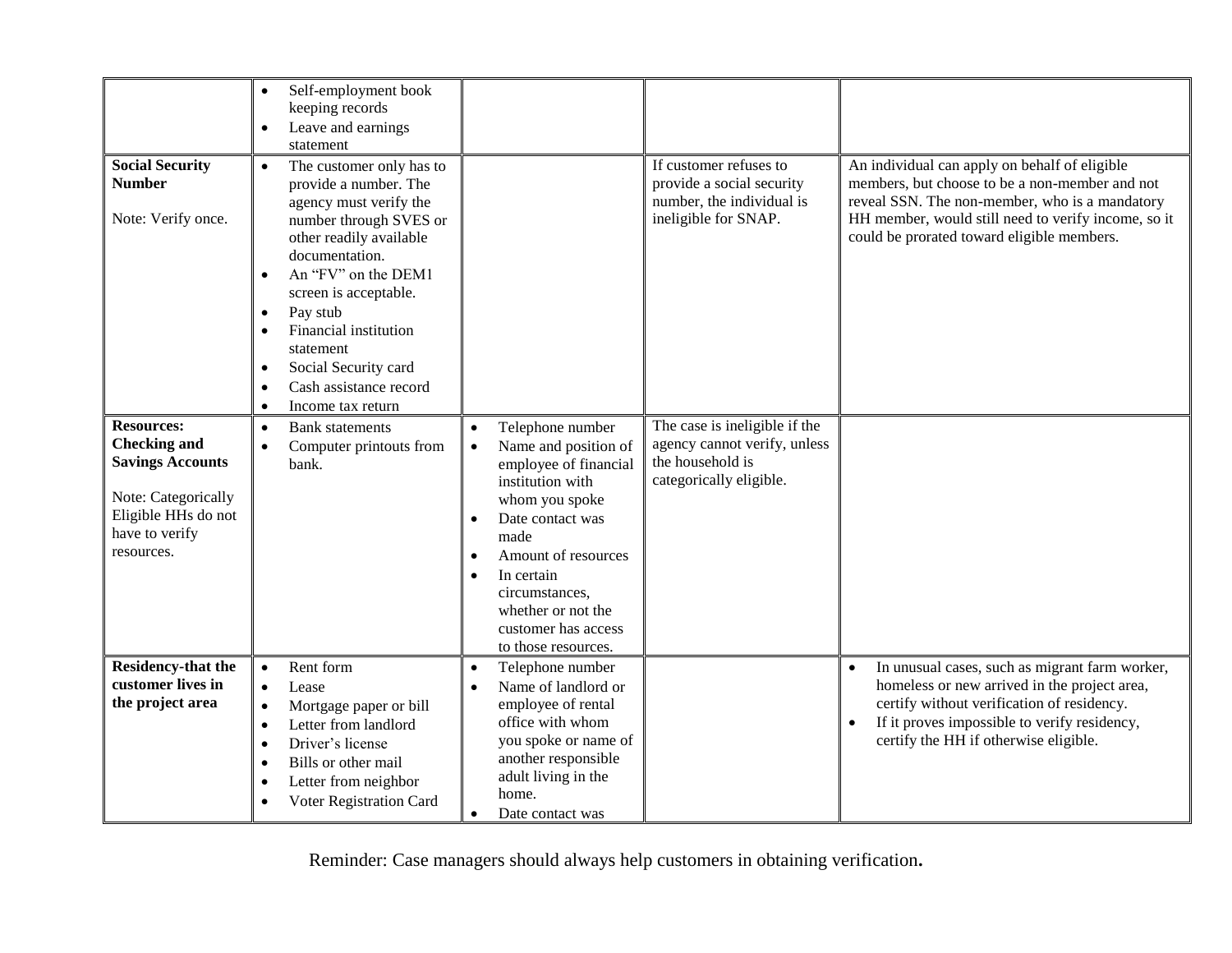| <b>Disability</b> (if<br>needed for<br>uncapped shelter,<br>medical deductions<br>or exemption from<br>work registration<br>or ABAWD status) | School registration<br>$\bullet$<br>Employer's statement<br>$\bullet$<br>Telephone directory<br>$\bullet$<br>Letter from HUD<br>$\bullet$<br>Certificate for subsidized<br>$\bullet$<br>housing<br>Pension or VA award<br>$\bullet$<br>notice<br>Library card with address<br>$\bullet$<br>Utility bill<br>$\bullet$<br>Real estate tax receipt or<br>$\bullet$<br>assessment<br>Statement from non-<br>$\bullet$<br>relative landlord.<br>Financial institution<br>$\bullet$<br>statement<br>SSI, SSA, or UC award<br>$\bullet$<br>letter<br>Income tax return<br>$\bullet$<br>FIA medical forms 500<br>$\bullet$<br>series<br>Disability payment<br>$\bullet$<br>Letter from medical<br>$\bullet$<br>professional if disability<br>is not apparent.<br>To allow medical<br>$\bullet$<br>deductions: the customer<br>must be receiving an<br>approved disability<br>payment. | made.<br>Telephone number<br>and name of doctor<br>or name and position<br>of medical employee.<br>Date contact was<br>$\bullet$<br>made<br>Statements made to<br>$\bullet$<br>verify disability    | The case is still eligible<br>$\bullet$<br>if all other factors of<br>eligibility are verified<br>but an uncapped shelter<br>or deduction cannot be<br>received.<br>If customer is unable to<br>$\bullet$<br>verify a disability and it<br>is not apparent to CM,<br>he/she is not exempt<br>from ABAWD or work<br>requirements. |  |
|----------------------------------------------------------------------------------------------------------------------------------------------|-------------------------------------------------------------------------------------------------------------------------------------------------------------------------------------------------------------------------------------------------------------------------------------------------------------------------------------------------------------------------------------------------------------------------------------------------------------------------------------------------------------------------------------------------------------------------------------------------------------------------------------------------------------------------------------------------------------------------------------------------------------------------------------------------------------------------------------------------------------------------------|-----------------------------------------------------------------------------------------------------------------------------------------------------------------------------------------------------|----------------------------------------------------------------------------------------------------------------------------------------------------------------------------------------------------------------------------------------------------------------------------------------------------------------------------------|--|
| <b>Shelter Expenses</b>                                                                                                                      | Rent or mortgage receipt<br>$\bullet$<br>Statement from an<br>$\bullet$<br>individual sharing shelter<br>costs.<br><b>Statement from HUD</b><br>$\bullet$<br>Lease agreement<br>$\bullet$<br>Real estate tax receipt or<br>$\bullet$<br>statement.                                                                                                                                                                                                                                                                                                                                                                                                                                                                                                                                                                                                                            | Telephone number<br>$\bullet$<br>and name of landlord<br>or leasing employee<br>with whom you<br>spoke<br>Date of contact<br>$\bullet$<br>Shelter cost amount<br>$\bullet$<br>and frequency paid or | If otherwise eligible, certify<br>without the deduction.                                                                                                                                                                                                                                                                         |  |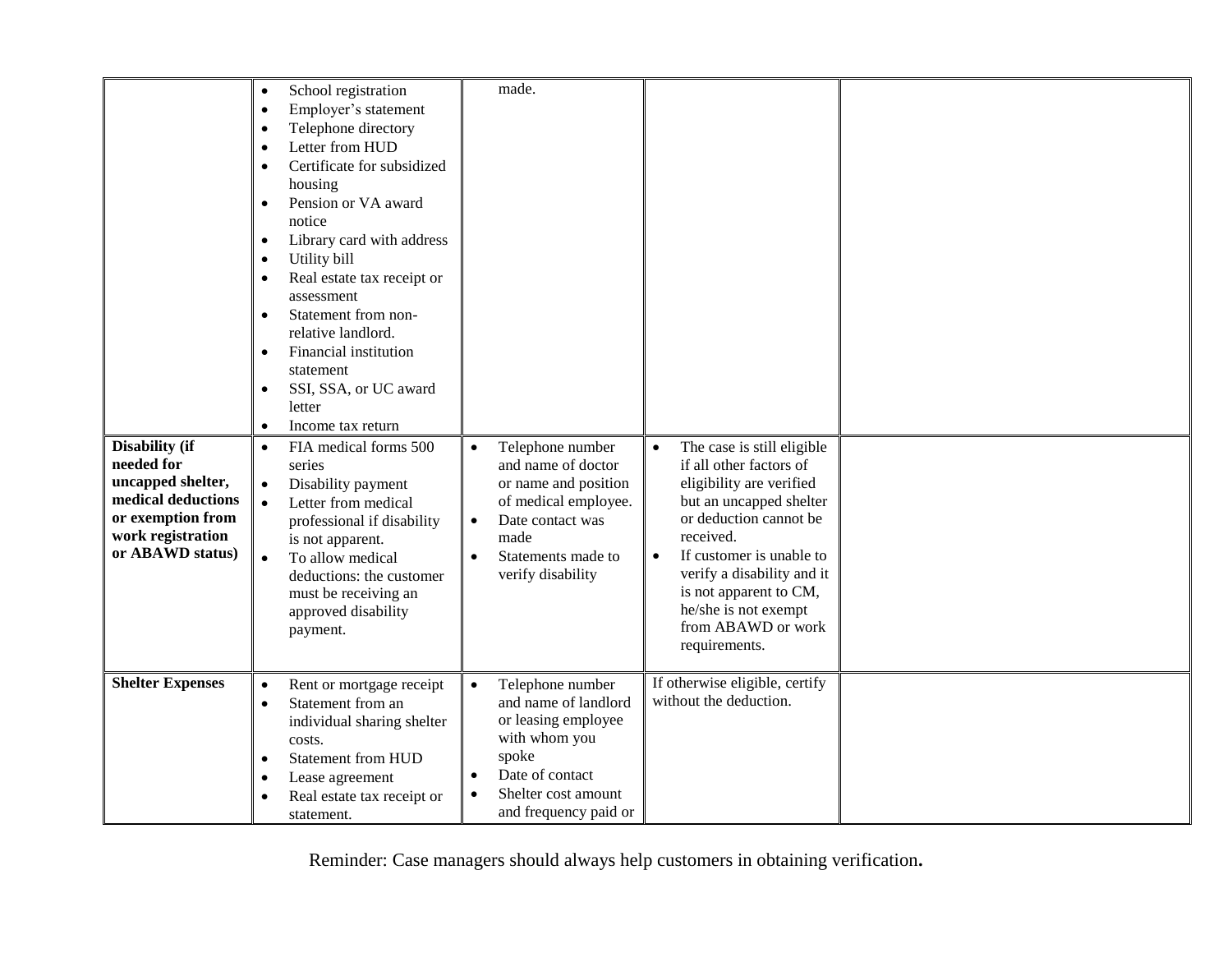|                                                                                                                                       | Utility bills or receipt for<br>$\bullet$<br>firewood.<br>Correspondence with<br>$\bullet$<br>taxes and mortgage<br>payment shown.<br>Canceled checks.<br>$\bullet$<br>Homeowners or renters<br>$\bullet$<br>insurance policy or bill.<br>Proof of ground rent<br>$\bullet$<br>payment (Exclusive to<br><b>Baltimore City)</b><br>Collateral contact<br>$\bullet$<br>(verified by case<br>manager) | obligated to be paid<br>by customer<br>In-kind agreement, if<br>$\bullet$<br>any                                                                                                                                                                                  |                                                          |  |
|---------------------------------------------------------------------------------------------------------------------------------------|----------------------------------------------------------------------------------------------------------------------------------------------------------------------------------------------------------------------------------------------------------------------------------------------------------------------------------------------------------------------------------------------------|-------------------------------------------------------------------------------------------------------------------------------------------------------------------------------------------------------------------------------------------------------------------|----------------------------------------------------------|--|
| <b>Homeless Shelter</b><br>Costs if in excess of<br>the Homeless<br><b>Shelter Allowance</b>                                          | Rent form or lease<br>$\bullet$<br>Letter from landlord<br>$\bullet$<br>Canceled checks<br>$\bullet$<br>Copy of bills<br>$\bullet$<br>Collateral contact<br>$\bullet$<br>(verified by case<br>manager)                                                                                                                                                                                             | Telephone number<br>$\bullet$<br>and name of landlord,<br>leasing office<br>employee, or<br>responsible HH<br>member with whom<br>you spoke<br>Date contact was<br>$\bullet$<br>made<br>Amount and<br>$\bullet$<br>frequency of rent paid<br>by customer          | If otherwise eligible, certify<br>without the deduction. |  |
| <b>Medical Expenses</b><br>For applicants or<br>recipients who are<br>age 60 or older or<br>who meet the<br>definition of<br>disabled | Doctor bills<br>$\bullet$<br>Hospital bills<br>$\bullet$<br>Pharmacy print outs<br>$\bullet$<br>Medicare statements<br>$\bullet$<br><b>SVES</b> for Medicare<br>$\bullet$<br>Receipts<br>$\bullet$<br>Letter from doctor or<br>$\bullet$<br>licensed practitioner.<br>Medicine with costs on<br>$\bullet$<br>label<br>Repayment agreement<br>with physician or hospital                            | Telephone number<br>$\bullet$<br>and name of doctor,<br>licensed practitioner<br>or pharmacist with<br>whom you spoke<br>Date contact was<br>$\bullet$<br>made<br>Name of hospital or<br>$\bullet$<br>pharmacy<br>Amount and<br>$\bullet$<br>frequency of payment | If otherwise eligible, certify<br>without the deduction. |  |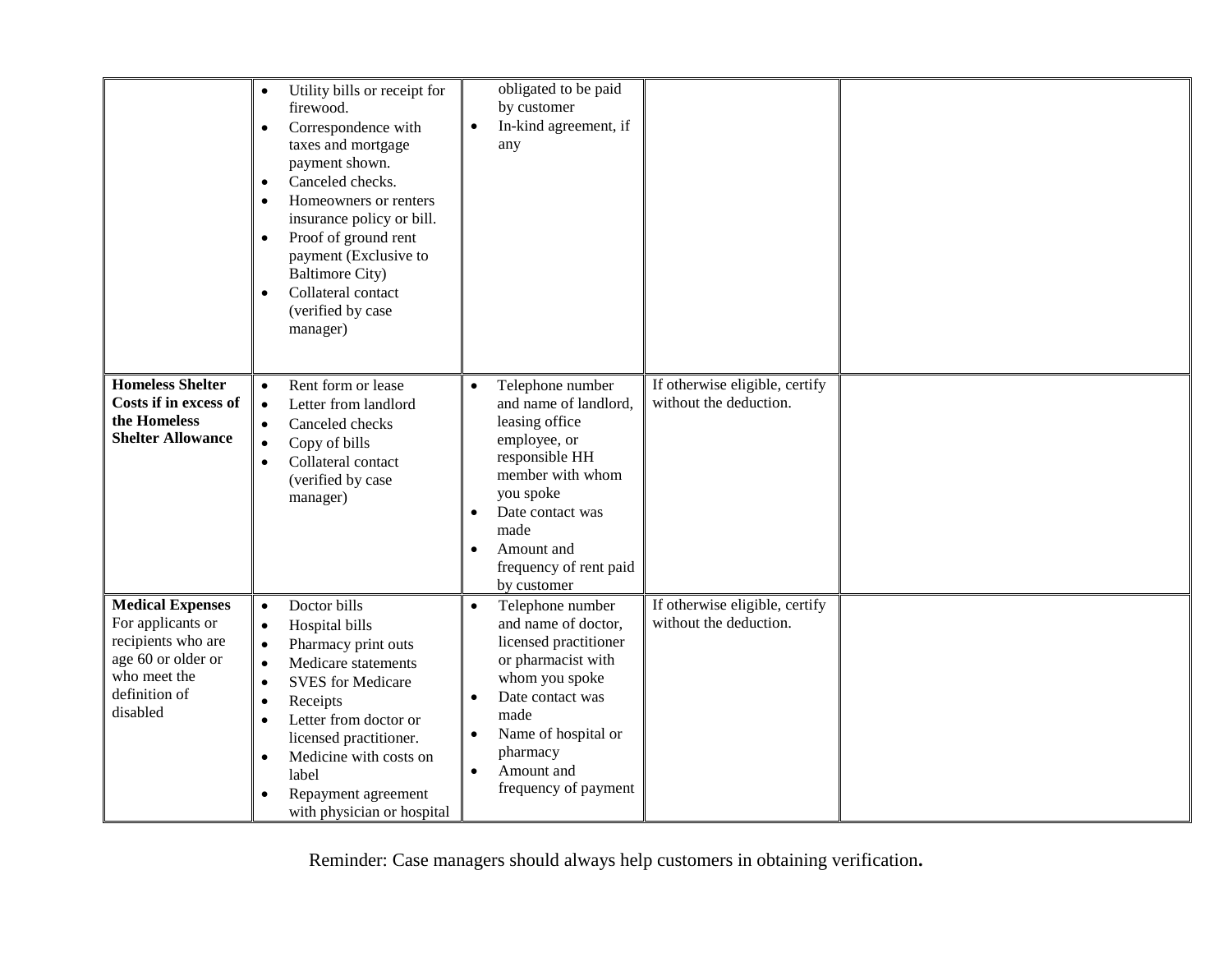| <b>Utility Expenses</b>                              | Bill for visiting nurse,<br>$\bullet$<br>homemaker, home health<br>aide<br>Receipt for food or<br>$\bullet$<br>veterinarian services for a<br>see-eye, hearing, or other<br>service animal<br>Itemized receipt<br>$\bullet$<br><b>Health Insurance</b><br>$\bullet$<br>Premium<br>Pharmacy statement<br>$\bullet$<br>Doctor statement<br>$\bullet$<br>verifying over-the counter<br>drug prescribed.<br>Lodging or transportation<br>$\bullet$<br>receipt related to<br>obtaining medical<br>treatment or services.<br><b>Bill</b> for medical<br>$\bullet$<br>equipment and supplies<br>Utility bills | Telephone number                                                                                                                                                                                                                                           | If otherwise eligible, certify                           |  |
|------------------------------------------------------|--------------------------------------------------------------------------------------------------------------------------------------------------------------------------------------------------------------------------------------------------------------------------------------------------------------------------------------------------------------------------------------------------------------------------------------------------------------------------------------------------------------------------------------------------------------------------------------------------------|------------------------------------------------------------------------------------------------------------------------------------------------------------------------------------------------------------------------------------------------------------|----------------------------------------------------------|--|
|                                                      | $\bullet$<br>Letter or receipt from<br>$\bullet$<br>landlord or utility<br>company<br>Canceled checks<br>$\bullet$<br>Letter from another<br>$\bullet$<br>responsible individual in<br>the same residence<br>Collateral contact<br>$\bullet$<br>(verified by case<br>manager)                                                                                                                                                                                                                                                                                                                          | $\bullet$<br>and name and<br>position of employee<br>of utility company or<br>landlord with whom<br>you spoke<br>Name and telephone<br>$\bullet$<br>number of another<br>responsible adult<br>living in the home.<br>Date contact was<br>$\bullet$<br>made | without the deduction.                                   |  |
| <b>Utility Expenses for</b><br>an unoccupied<br>home | Utility bills<br>$\bullet$<br>Letter from landlord<br>$\bullet$<br>Canceled checks<br>$\bullet$<br>Collateral contact<br>$\bullet$<br>(verified by case<br>manager)                                                                                                                                                                                                                                                                                                                                                                                                                                    | $\bullet$<br>Telephone number<br>and name and<br>position of employee<br>of utility company or<br>landlord with whom<br>you spoke<br>Date contact was<br>$\bullet$<br>made                                                                                 | If otherwise eligible, certify<br>without the deduction. |  |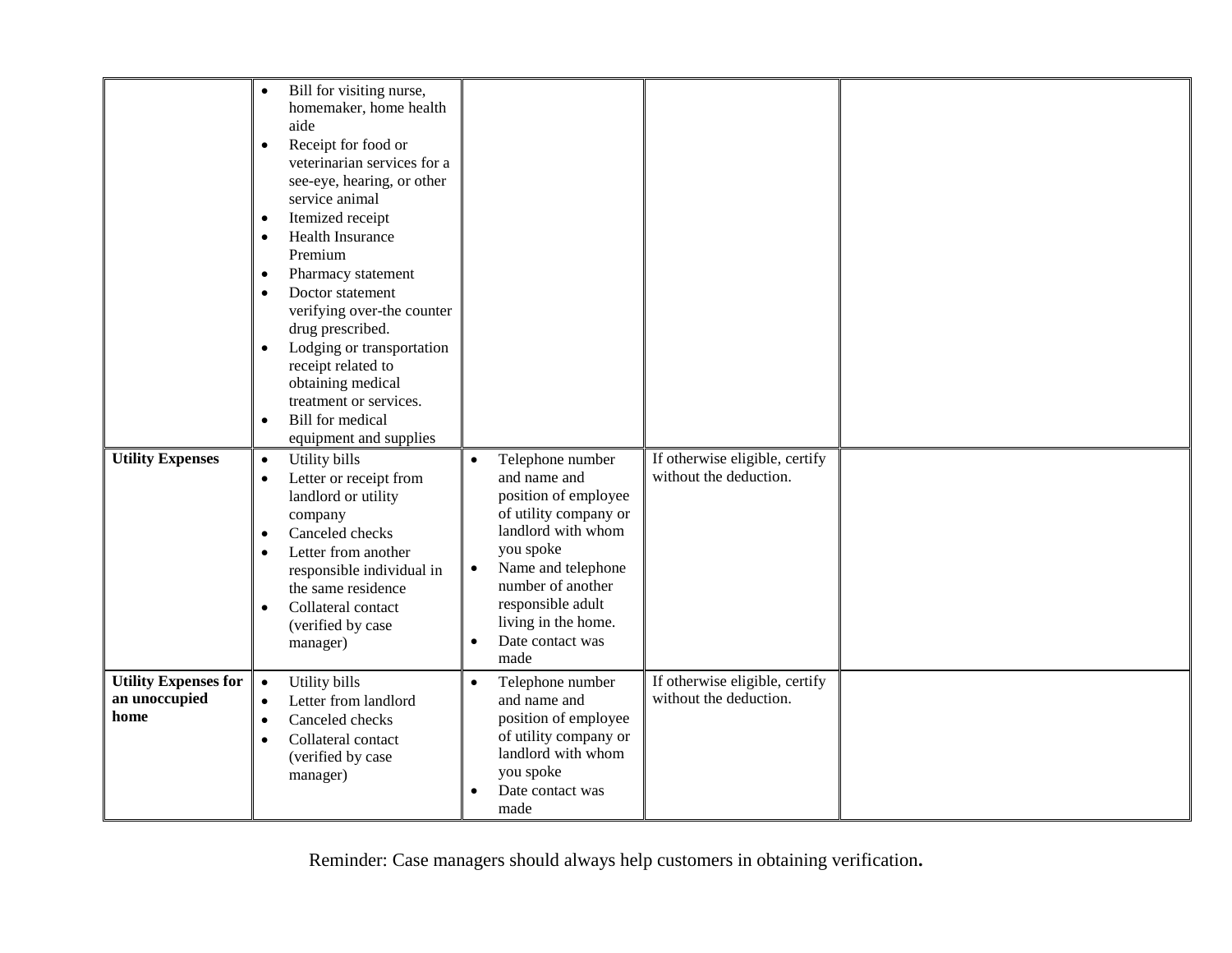| <b>Legal obligation</b><br>and actual child<br>support payments | IV-D records<br>$\bullet$<br>Divorce decree<br>$\bullet$<br>Letter from judge<br>Canceled checks<br>MABS if receiving UIB                          |                                                                                                                                                                                                                                                                   | If otherwise eligible, certify<br>without the deduction. |  |
|-----------------------------------------------------------------|----------------------------------------------------------------------------------------------------------------------------------------------------|-------------------------------------------------------------------------------------------------------------------------------------------------------------------------------------------------------------------------------------------------------------------|----------------------------------------------------------|--|
| <b>Dependent Care</b><br>Costs                                  | Canceled checks<br>Statement or contract<br>from dependent care<br>provider<br>CCS voucher<br>Collateral contact<br>(verified by case)<br>manager) | -Telephone number and<br>name of person with<br>whom you spoke with<br>-Date of contact<br>-Amount and frequency<br>of dependent care<br>payment<br>-Name of children or<br>disabled/elderly members<br>-Name of HH member<br>responsible for provider<br>payment | If otherwise eligible, certify<br>without the deduction. |  |

## **II. The below items are declaratory - Verify only if the information is questionable:**

| Household<br>Composition                       | Lease<br>Rent form<br>Letter from landlord<br>Letters from adult HH<br>members<br>Documentation from<br>school                                                                                                | Telephone number<br>and name of landlord<br>or employee of rental<br>office.<br>Name of responsible<br>and relationship to<br>customer of adult<br>living in home with<br>the customer.<br>Date contact was<br>made | The case is ineligible if<br>verification is needed and<br>the agency cannot verify.<br>If an $1130$ is needed to<br>verify HH size and is not<br>returned, the narration must<br>state that it was needed for<br>HH size. A closure or denial<br>for failure to return an 1130<br>without supporting<br>narration is invalid. |                                                                                                                                                                                                                                                                                                |
|------------------------------------------------|---------------------------------------------------------------------------------------------------------------------------------------------------------------------------------------------------------------|---------------------------------------------------------------------------------------------------------------------------------------------------------------------------------------------------------------------|--------------------------------------------------------------------------------------------------------------------------------------------------------------------------------------------------------------------------------------------------------------------------------------------------------------------------------|------------------------------------------------------------------------------------------------------------------------------------------------------------------------------------------------------------------------------------------------------------------------------------------------|
| <b>Immigration status,</b><br>if not a citizen | <b>Resident Alien Card</b><br>$\bullet$<br>$I-94$<br>$\bullet$<br>Immigration documents<br>Letter from the Office of<br>Refugee Resettlement<br>Any documentation that<br>contains customer's alien<br>number |                                                                                                                                                                                                                     | A household member whose<br>citizenship is questionable is<br>ineligible for program<br>benefits until verification is<br>obtained.                                                                                                                                                                                            | An individual can apply on behalf of eligible<br>members, but choose to be a non-member and not<br>reveal immigrant information. However, if the non-<br>member is a mandatory HH member, he/she must<br>provide income information so that it can be prorated<br>toward the eligible members. |